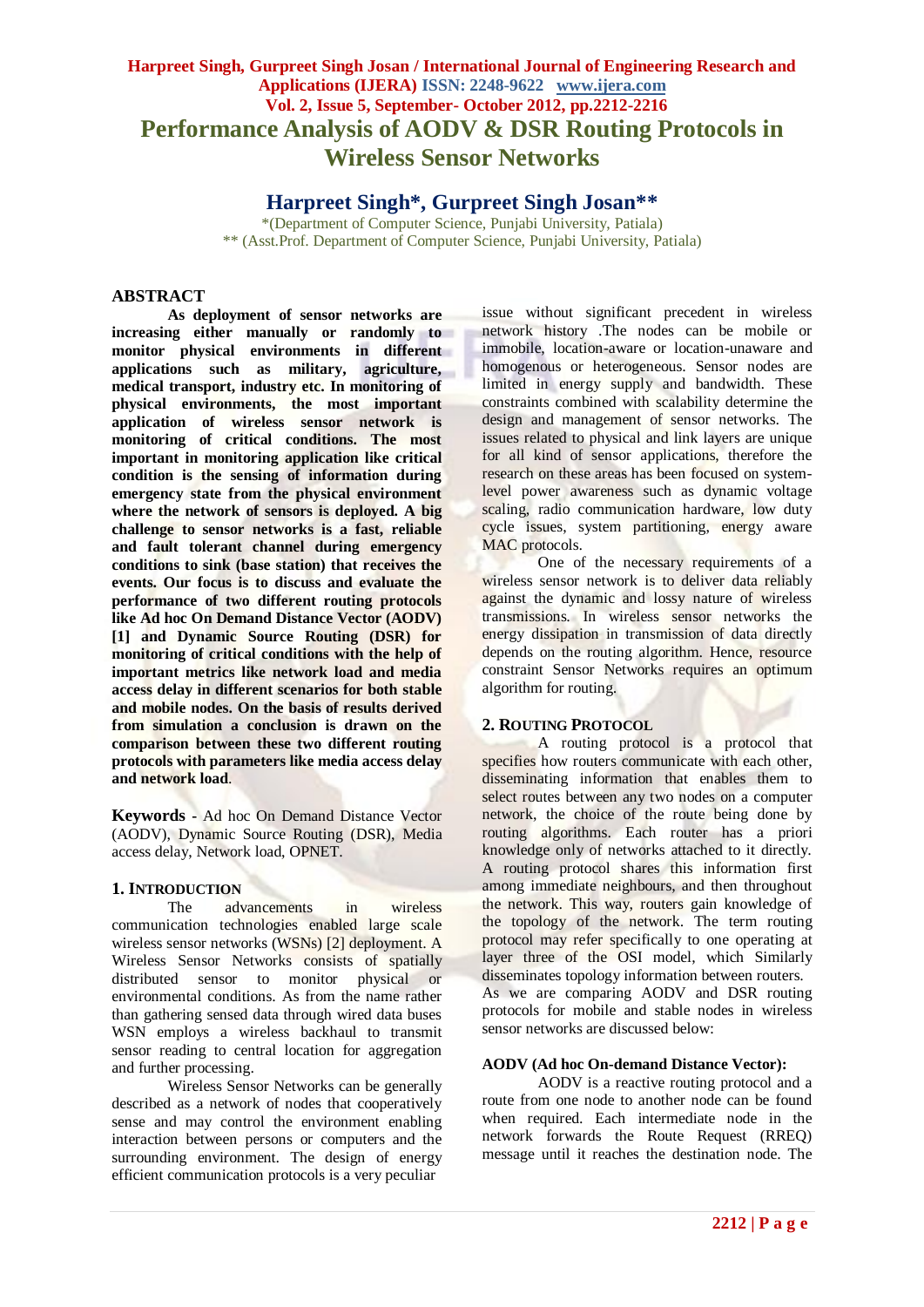destination node responds to the RREQ message by transmitting the Route Reply (RREP) message.

As the RREP flows through the network, it determines the route from source node to destination node. The sequence number is increased by each originating node and used to determine whether the received message is the most recent one. The older routing table entries are replaced by the newer ones. Active nodes in the networks are determined by broadcasting a "Hello" message periodically in the network. If a node fails to reply a link break is detected and a Route Error (RERR) message is transmitted which is used to invalidate the route as it flows through the network. A node also generates a RERR message if it gets message destined to a node for which a route is unavailable.

Types of messages in AODV:

1. Route Request (RREQ) message: It is used to form a route from one node to another node in a network.

2. Route Reply (RREP) message: It is used to connect destination node to source node in a network.

3. Route Error (RERR) message: It is used to indicate any route broken or node failure.

4. HELLO message: It is used to determine the activeness of the network.

The transmission of data depends on route discovery and route maintenance in AODV. The route discovery depends on RREQ and RREP messages, if a node initiate's request of route it will form route after getting the RREP. The route will be maintained by sending HELLO messages to neighbour nodes, if any link failure it will indicate using RERR message

#### **(TEEN) Threshold - sensitive Energy Efficient sensor Network protocol:**

TEEN is a reactive protocol proposed for time-critical applications. BASE STATION broadcasts the attribute, Hard Threshold (HT) and Soft Threshold (ST) values to its cluster members. The sensor nodes starts sensing and transmits the sensed data when it exceeds HT. HT is the minimum attribute range above which the values are expected. The transmitted sense value is stored in an internal variable called Sensed Value. The cluster nodes again starts sensing, when its value exceeds the ST. The minimum change in the sensed value it switches on its transmitter and transmits. The energy is conserved since the sensor nodes in the cluster senses continuously but transmits only when the sensed value is above HT. The ST further reduces the transmission which could have been occurred when there is a little change or no change in sensed attribute. As the cluster heads (CH) need to perform extra computations it consumes more energy compared to other nodes. The main drawback of this protocol is that the transmission from nodes to CH will not be there when the sensed value is not greater than HT, hence the CH will never come to know

even when any one of the sensor node dies. Accurate and clear picture of the network can be obtained by fixing the ST as smaller value even though it consumes more energy due to frequent transmissions [3].

#### **3. SIMULATION AND ENVIRONMENT**

In simulation the different types of scenarios are consider based upon mobile and fixed nodes on OPNET simulator. OPNET(Optimized Network Engineering Tool) Modeler. 14.5 is used for the design and implementation of this work.

#### **3.1 OPNET**

OPNET is a network simulator that provides virtual network communication environment. It is appropriate for the research studies, network modeling and engineering, R & D Operation and performance analysis. OPNET Modular 14.5 [4] is chosen because it is one of the leading environments for network modeling and simulation. It offers easy graphical interface, possibility to develop and run this simulation environment, validity of the simulation results. This tool is highly reliable, robust and efficient [8]. It supports large number of built-in industry standard network protocols, devices, and applications.

#### **3.1.1 OPNET Features**

- It provides virtual real time environment for networks with GUI.
- Useful in evaluation of designs for new network models and architectures.
- Good for performance study of existing systems based on users conditions.
- Easy for understanding the network behaviour in various scenarios.

#### **3.2 Simulation Steps**

Simulation with OPNET is generally divided into four parts, network model design, applying statistics, run simulation and then to view results and to analyze the results, if the results are not correct then it has to be re-modeled and then to apply new statistics. The basic work flow of OPNET [5] can be seen in the flowchart shown in figure 1.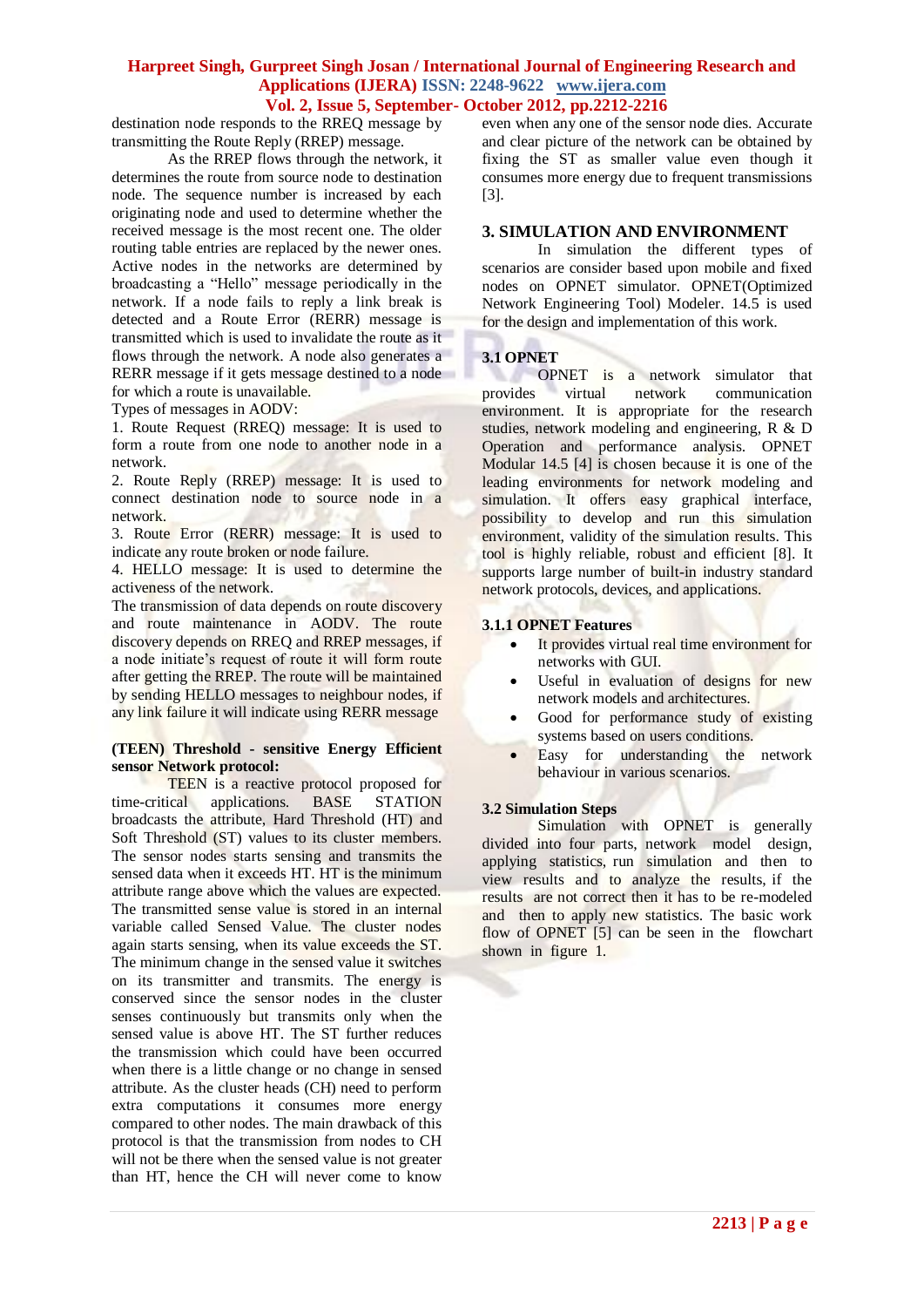

**Fig 1:** Simulation Steps

#### **3.3 Simulation Environment & Parameters**

In this research work the simulation tool OPNET Modeler 14.5 is used, which is very common in practice now a days. This simulation study focuses on the performance of routing protocols with fixed and mobile nodes. Therefore, eight simulation scenarios consisting of 20 nodes each (mobile and fixed) are considered for two routing protocols AODV & DSR. The area chosen for this setup is 100\*100 meters. FTP (File Transfer Protocol) traffic is generated using the Application and Profile Configuration. The simulation parameters used in this study are as below:

## **1.Media Access Delay**



**Fig 3:** Media access Delay in AODV& DSR for fixed nodes (20 nodes)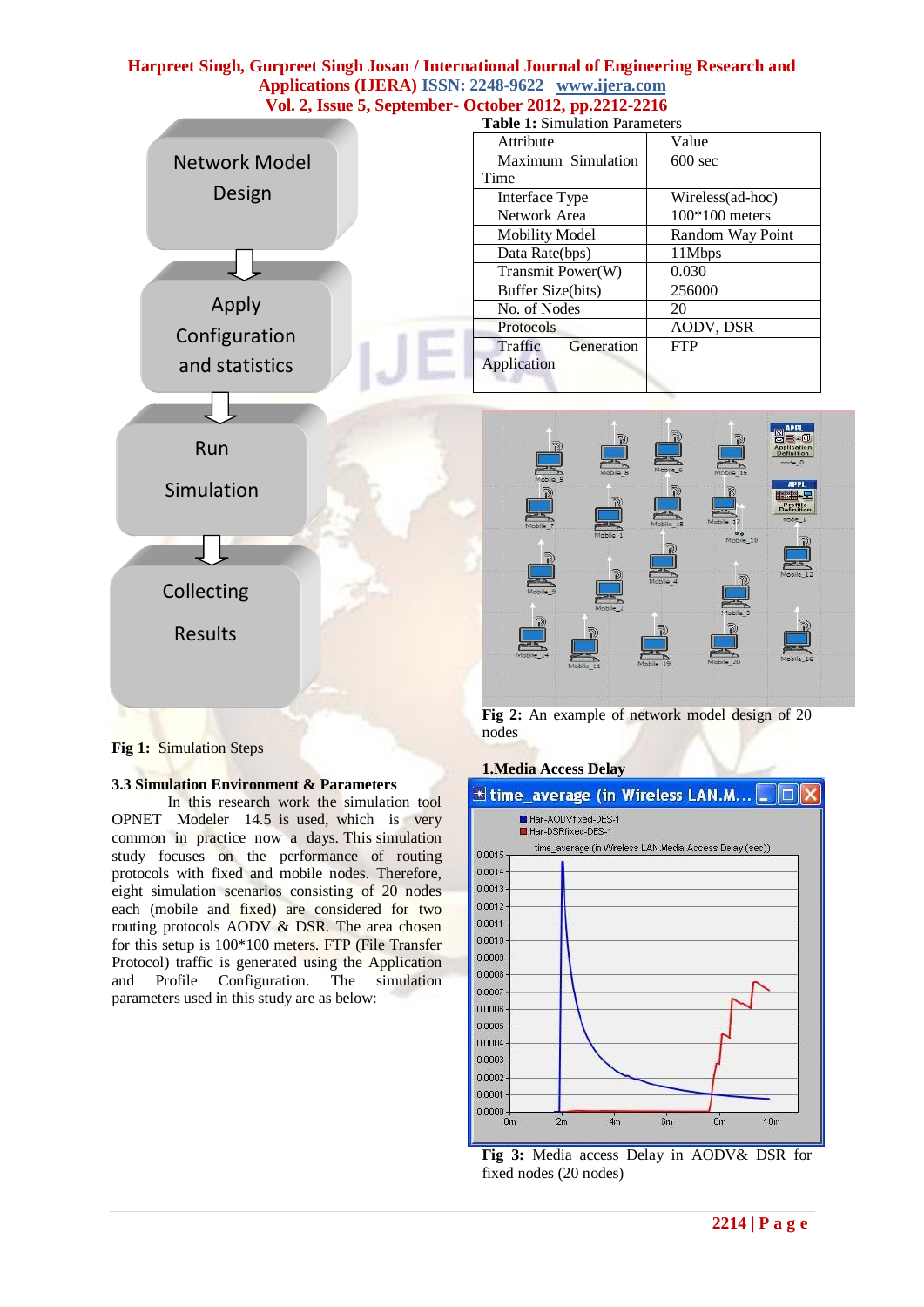

**Fig 4:** Media access Delay in AODV& DSR for mobile nodes (20 nodes)

As it is clear from the figure 3 that media access delay of AODV protocol is more than DSR in case of fixed nodes but only in the beginning, but as the time increases delay of DSR goes increases than AODV. In figure 4 media access delay of DSR is more than AODV while the nodes are mobile. So AODV protocol performs better than DSR for higher number of nodes in both fixed and mobile nodes because delay is less except the initial state of AODV in case of fixed nodes [5].

The Media Access Delay encountered by the two routing protocols during the simulation period for all scenarios. It is clear from figures that DSR incurs the highest delay, especially on large size of nodes. DSR exhibits large packet delay because its routes discovery takes more time. Every intermediate node tries to extract and record information before forwarding a reply. AODV gives the lower Media Access Delay as compared to DSR.

#### **2. Network Load**

Figures 5and 6 shows the Network load in both the protocols for stable and mobile nodes. As shown in the figure 5 that Network load of AODV is more in case of fixed nodes as compare to the DSR protocol [6]. It depends upon the number of nodes, more the number of nodes more will be network load in both the cases stable and mobile in DSR protocol. While in the figure 6 Network load of DSR is more in mobile nodes



## **Fig 5:** Network Load in AODV& DSR for fixed nodes

(20 nodes)



**Fig 6:** Network Load in AODV& DSR for mobile nodes (20 nodes)

. So according to the simulation the performance analysis of DSR is better in aspect of Network load for mobile and stable nodes in lower number of nodes. In aspect of Media

#### **2215 | P a g e**